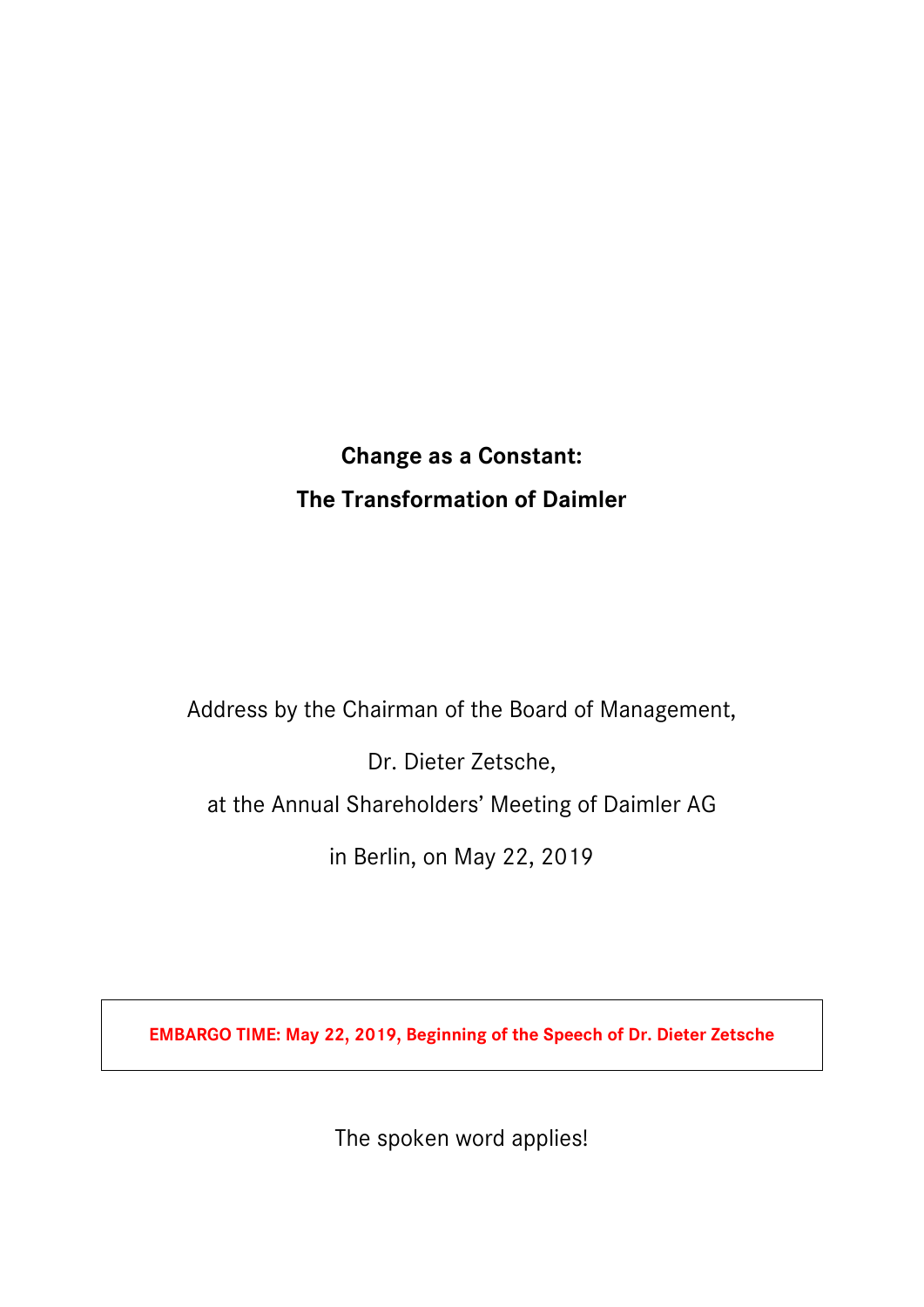**Intro**

Dear shareholders, esteemed shareholder representatives, ladies and gentlemen,

In my first speech before the Annual Meeting in 2006 I said: "Our aim is to put the company back at the top". Are we living up to this claim today? In many areas, yes. In some others not yet – or at least not sustainably. For example, we are not satisfied with the latest quarterly results and our share price. Overall, however, Daimler has made significant progress in recent years.

In this process, we have gone through different phases together: For a time, we were active troubleshooters. We refocused the company to what we do best: vehicles that convince rationally and inspire emotionally. And then we went on the offensive. With Mercedes-Benz we wanted to lead the premium segment by 2020. We have been Number One since 2016. In the commercial vehicles segment we were able to further build on our leading position. This offensive was not an end in itself. With it, we have built up the strength we need in order to take on the leading role for the much greater task: The Transformation of the Automotive Industry. To do so we have initiated the greatest change in our history. This transformation is in in full swing and it encompasses our products and technologies as well as our business model and corporate culture.

# **1. Technological Transformation**

The change of our company will be most visible in our product offerings. For example, our passenger car portfolio now includes more than 40 very attractive models. This year alone we will launch more than a dozen new ones. Our position has never before been as broad or as strong at Vans, Trucks and Buses as well – in all regions of the world. And then, there also is an entire range of new mobility services. Of course, it isn't about doing everything possible. Responsible business also means changing things, or ending them when they are no longer meaningful. For example, we will be reducing the complexity of our engine variants for passenger cars. We will thus free up additional funding for new technologies - without losing customers.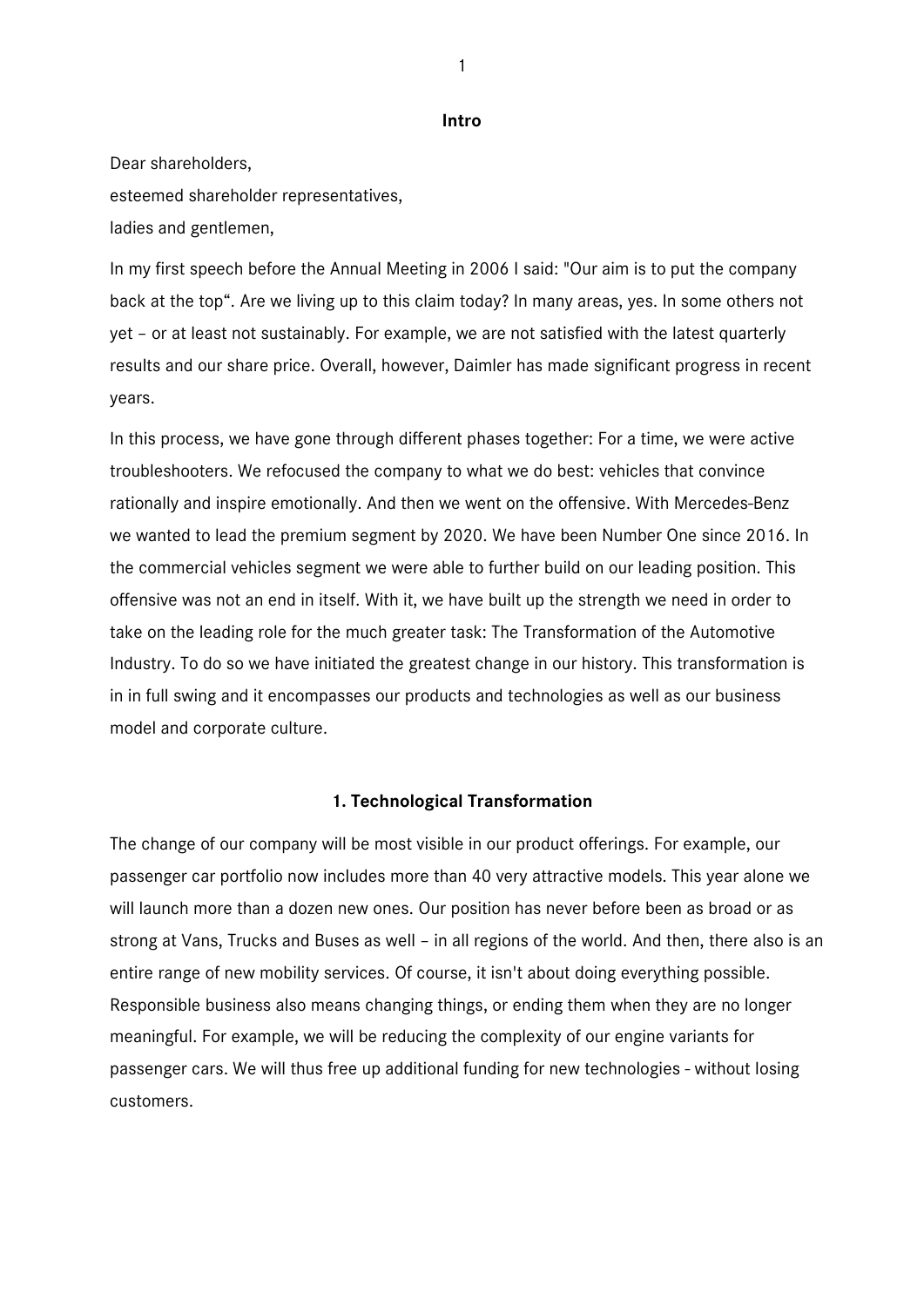When it comes to drive systems our strategic focus is on the electrification of our products. For our cars alone, we are putting 10-billion euros into the expansion of our electric fleet. Next month our first customers will be getting their first EQCs. This is the first Mercedes model from our EQ electric brand. It is spearheading a new electric era at Mercedes. By 2022 we will charge up the entire Mercedes portfolio with more than 130 electrified variants. To continuously increase the number of electric vehicles in our unit sales we must inspire more customers with those vehicles. And I am convinced that we will set new standards with our electric cars. They will offer our customers all of the things they love about Mercedes – along with a unique design, even more driving enjoyment and even more emotion.

We are also moving on with electromobility for our commercial vehicles: We are electrifying all commercial model series of our vans. After the Vito it's now eSprinter's turn at the starting gate. With the FUSO eCanter Daimler Trucks was the first manufacturer to bring a fully electric truck into series production. Today, we are testing electrically driven trucks of all classes in daily transport operations. Our goal is clear: As global market leader, we also want to be at the top with our electric trucks. In addition, our eCitaro has been in series production since the end of 2018. That's our electric city bus. Amidst the ongoing discussion about air pollution control in the cities, it came along at just the right time.

All of this proves that we are anchoring sustainability even more firmly in our strategy. Our goal is to act sustainably in all areas of our business - from conserving resources and complying with environmental regulations to data protection and respect for human rights. At present, however, the main focus of our attention is on the low-emission car. This is because the number of vehicles on the roads will continue to rise as a result of global demand. Emissions must therefore be reduced all the more urgently. The Paris Climate Agreement is more than just a commitment for us - it is a conviction. We have chosen a clear course of action in order to contribute our part to climate protection: As early as 2022 we will have  $CO<sub>2</sub>$ -neutral production in Europe and our entire new vehicle fleet will be  $CO<sub>2</sub>$ -neutral by 2040. We will drive our supply chain to follow our ambition. We are developing similar transformation plans for our commercial vehicles. Against this background we are continuously reexamining our policy positions and those of the associations in which we are a member. The transformation to the sustainable mobility of the future can only be successful if industry and government work hand in hand.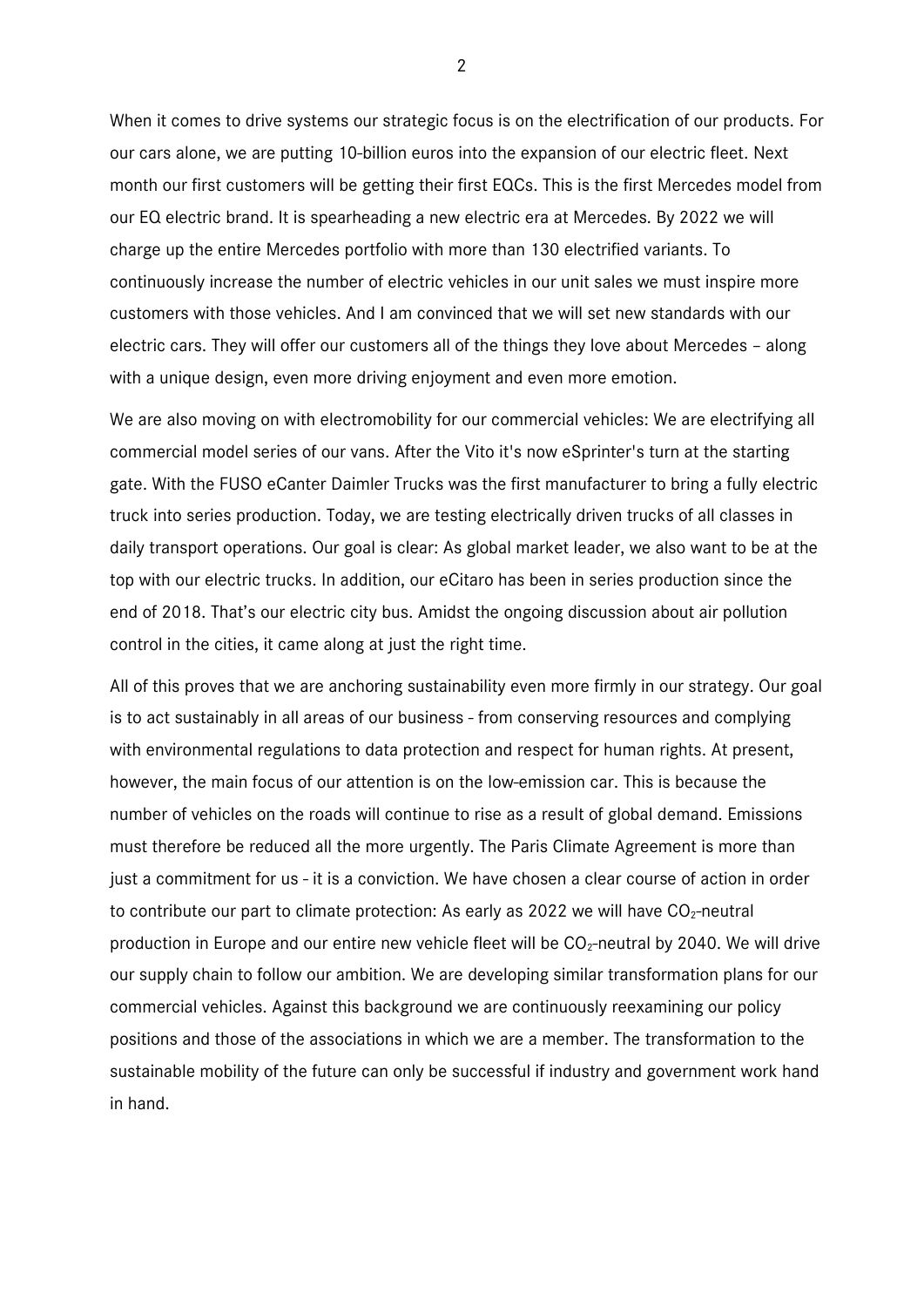On the way there we should make use of all available means for rapid reduction of  $CO<sub>2</sub>$ emissions – including highly efficient combustion engines and, in particular, diesel. The modern diesel engine hasn't been a significant source of particulate matter for years. Today, the  $NO<sub>x</sub>$ challenge is technically resolved. At the same time, diesel vehicles still have a clear  $CO<sub>2</sub>$ advantage over comparable gasoline-driven vehicles. The diesel engine is part of the solution. That is why we assume it will continue to play an important role in Europe for at least another decade – maybe even longer in the commercial vehicles area.

The mobility of the future is not a monoculture. This is also because the technological transformation in our industry goes way beyond new drive systems. Connectivity, for example, is an important purchase consideration for a growing number of customers. With MBUX we elevate connectivity at Mercedes to a completely new level. We have developed the system continuously from the start and have introduced such things as gesture control. People used to say that cars would never be able to keep up with smartphones because of the long development cycles. Today, we can say: With MBUX, we have transformed the vehicle into the oft-quoted "smartphone on wheels". New functions get their updates "over the air" without customers having to drive to their service workshop. Regardless of the year in which the vehicle was purchased the software is thus always up-to-date. And customers are willing to pay for this capability: Two-thirds of all A-Class customers order the high-end version of MBUX.

Autonomous driving will change our mobility even more powerfully than connectivity. In this regard our central concern is to further improve road safety, as most accidents are attributable to human error. The technology has the potential of preventing or mitigating many of these accidents. Experts speak of five levels of automated driving. We have already had "Level 2", or semi-automated driving, in series production for some time. With the upcoming S-Class in 2020 we will take the next step. At "Level 3," the car will be able to drive completely independently on longer stretches of highway. At the same time, we are also developing the technology for Level 4 and 5, which is designed from the start for use in autonomous shuttle services. We will launch such a pilot project in California later this year.

We initiated the transformation from automotive manufacturer to mobility services provider about ten years ago. Now, we want to advance into new spheres with new partners.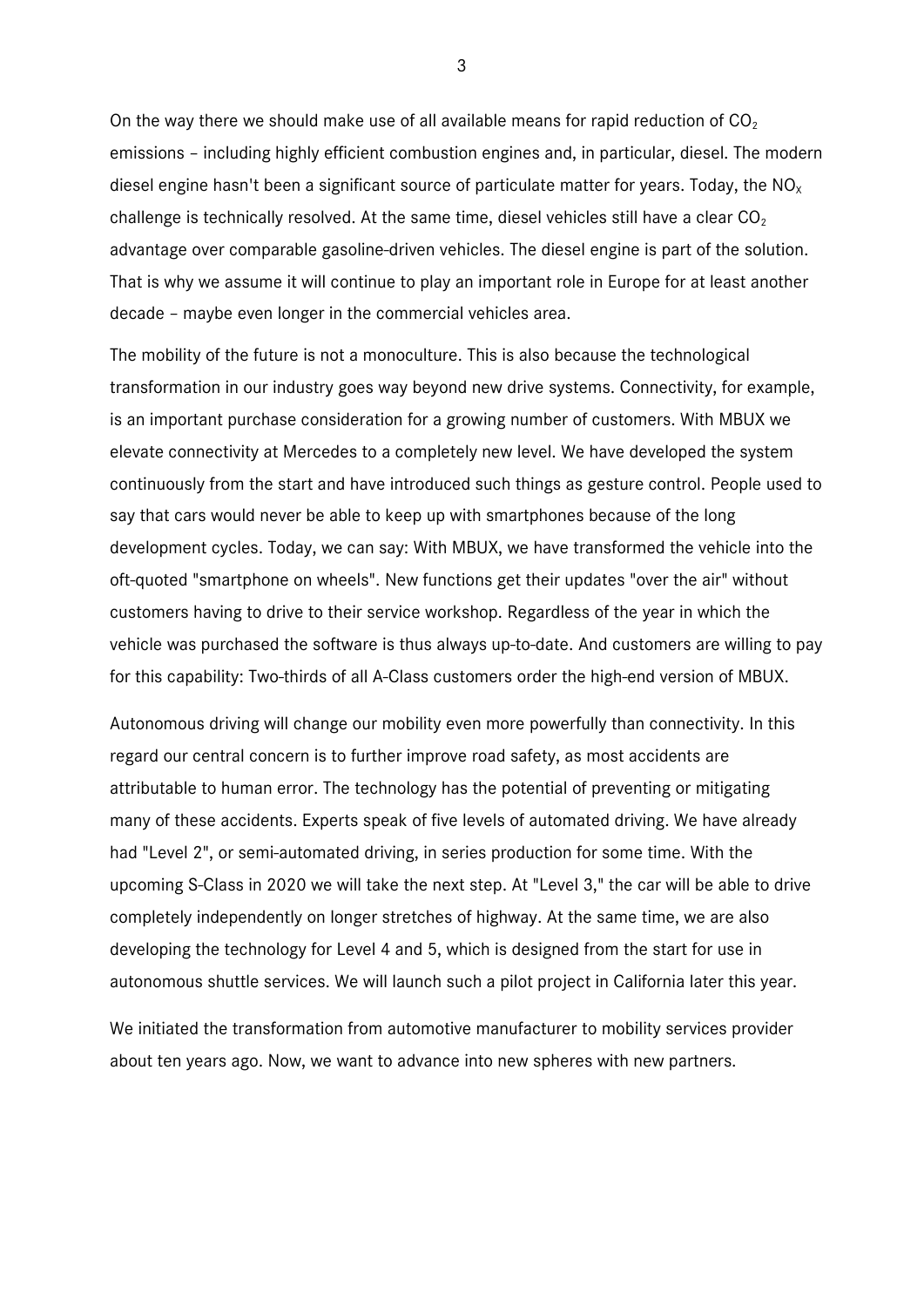### **2. Economic Transformation**

All innovation processes are associated with opportunities and risks. The invention of the light bulb was to the detriment of the candle. And, since Google, most lexicons are now collecting dust. But, in retrospect it is undisputable that both innovations have created significantly more jobs than they have cost. This will also happen with the future of mobility. Yes, some jobs will no longer exist in the future. But they will be replaced by new tasks. That's why we are investing in the continuing education and training of our employees. And we are bringing additional expertise on board – in the last year and a half we have hired around 1,000 new people in the IT area alone. Overall, thanks to our successful growth, today we employ nearly 300,000 people at Daimler. This number represents 300,000 individual men and women who get work and a good income from your Company. I think that we can all be proud of that.

We are guaranteeing our workers in Germany employment until 2030, provided that you agree to the new corporate structure today and the employees do not object to the operational transfers. The confidence in our ability to keep such promises is also one result of the successes and decisions of previous years. Ten years ago Daimler sold 1.6 million vehicles. We now exceed this number in the first half of the year. The most important driver of our growth is China. The market was our Achilles heel for a long time. Today, China is our dynamo, accounting for almost 30 percent of Mercedes sales. Our biggest plant is there. And our biggest development location outside of Germany is also there. Overall, we have strongly expanded our presence around the world: Today we have an efficient global network of development and production sites, logistics centers and service operations.

You, dear shareholders, have also profited from these successes. The dividend we are proposing today is the second highest in our company's history. With it we are offering one of the most attractive dividends in the DAX. If you approve the dividend proposal, we will have paid out a total of 17-billion euros over the past five fiscal years. However, 2018 was a year characterized by strong headwinds for Daimler – from the ongoing diesel discussion, to the WLTP test procedure and global trade disputes. In this environment we were still able to slightly increase unit sales and revenues, but EBIT was significantly below the previous year's level. The difficult framework conditions were also reflected in our stock price. Since the beginning of the year Daimler's share price has stabilized again. With a gain of 14 percent, it has developed better than the automotive industry as a whole. Yet it is also clear that we can do better.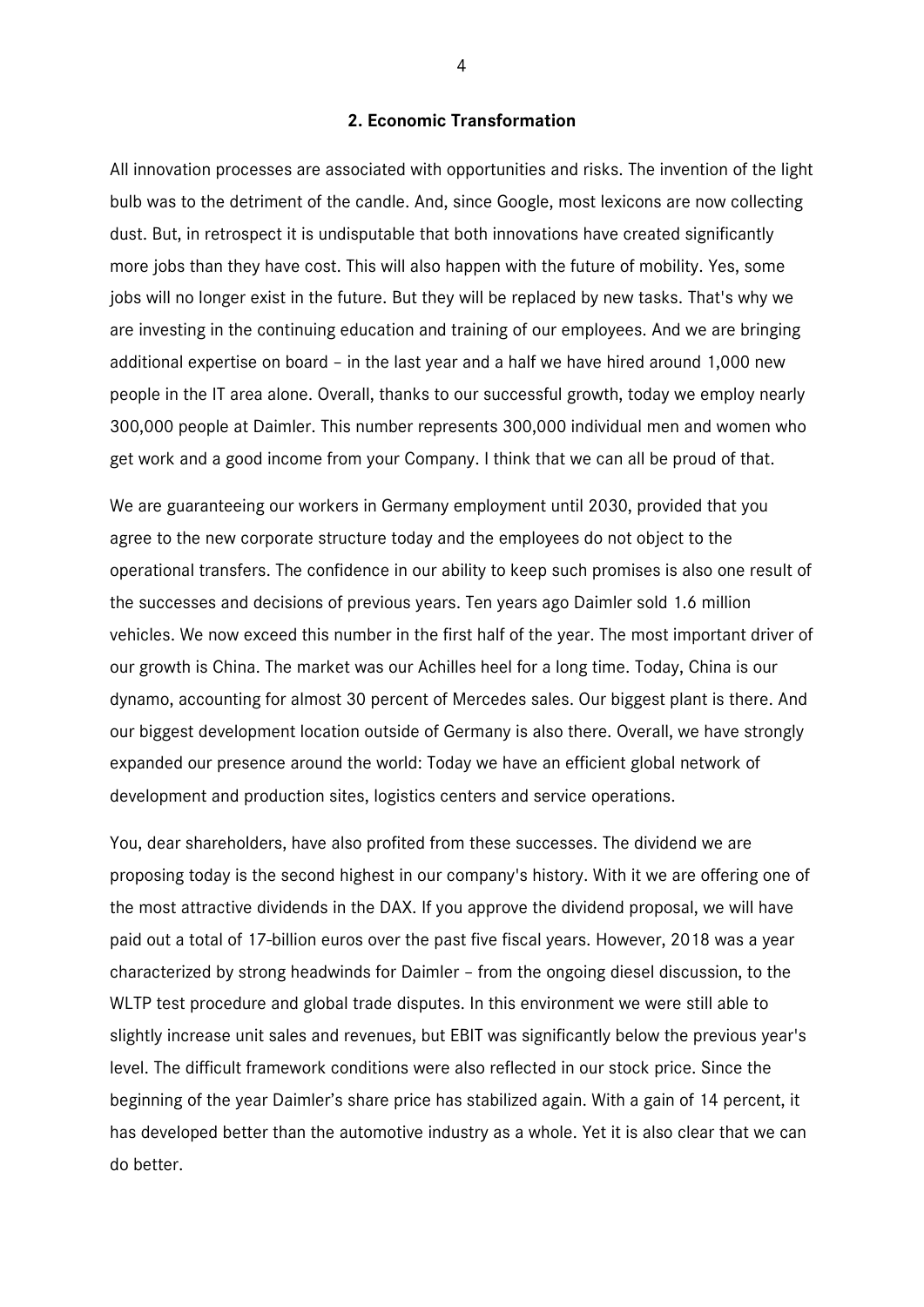Looking at our quarterly numbers, our start to the year 2019 has been moderate. This was expected, but it doesn't make it any better. In particular, we cannot and will not be satisfied with the current level of profitability. I can assure you: The Daimler team is drawing even more motivation to work with full energy toward our annual targets. We want to slightly increase unit sales and earnings. Still, it is also true that the framework conditions will not become any less complex. Along with external factors, we are now also feeling the financial effects of the company's transformation. Over the past five years our annual investments have risen by more than 50 percent. At Mercedes-Benz Cars, we have nearly doubled the research and development expenditures. The new additional technologies in the vehicle have their price. This also means that mobility will be more costly in the future. Our job as a company is to limit the increase for our customers.

To do so we have to cut costs and increase the efficiency throughout the company. Everything is under scrutiny: fixed and variable costs, material and personnel costs, investment projects, vertical integration and the product range. The first measures are already being implemented. The goal is to return Mercedes-Benz Cars and Vans into the profitability corridor of 8 to 10% by 2021. At Daimler Trucks and Daimler Buses, the goal is to achieve a sustainable return of 8 percent and to unlock further potential.

Cooperation is also an important key for higher efficiency. We don't have to do everything alone. Through partnerships we increase our strength - and share costs. We have already taken important steps in that direction. We have joined forces with BMW in mobility services. Together we will also develop the next generation of the technology needed for automated driving. With Geely we are putting a new ridehailing service on the road in China. And, we are writing the next chapter of the smart brand together – by entering new segments and embarking on a new course of growth.

# **3. Cultural Transformation**

Whether such cooperation will be successful is not just a question of technology. It is also a question of attitude: How do we succeed in combining our claim to perfection with the required speed and a high propensity for risk? Are we as managers ready not only to promote the start-up spirit but also to exemplify it as role models? Do we promote change even when it isn't dictated from above but arises from below?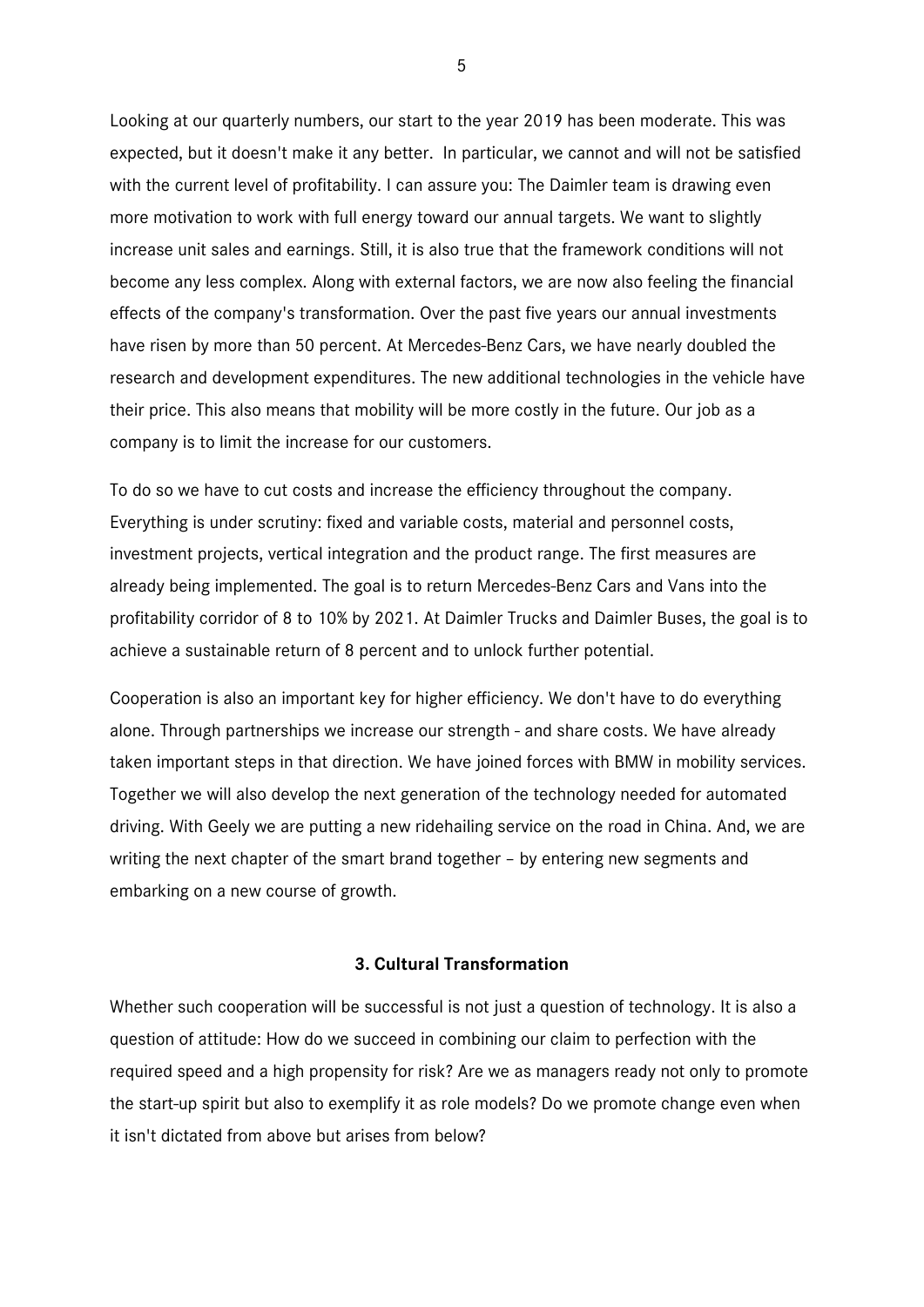In order to find the right answers to such questions we created Leadership 2020 three years ago. Cultural transformation is difficult to measure. But I am convinced of this: What we have achieved thus far is already unique in the long history of our company: Today, we are faster and more flexible. We have more courage to take risks. We promote even greater creativity, pioneering spirit and individual freedom of action. And we are far from finished. We want to continue empowering the desire for change and openness for new things in the entire company.

And, we also need this attitude beyond the boundaries of our company. In many parts of society there is a different tendency: toward withdrawal rather than openness, and fear rather than optimism. The European elections begin tomorrow. The expected outcome has rarely been so open. However, what Europe needs now is reliable policy from the center of society. All major issues can only be resolved at a European level - from climate protection to migration and trade issues. National egoism won't get us anywhere. Not in Europe and not anywhere else. This also applies to trade policies. Because protectionism is bad for sales as well as for integrated value chains. Today, there is virtually no complex product that is made in isolation in only one country. That's why it is not possible to seal off an economy without shutting it down. Those who promise something else to the voters are wrong or lying. Both are bad prerequisites for good politics.

#### **Conclusion**

Dear shareholders,

If Daimler is further ahead today than ever before in so many respects, it is thanks to the tremendous achievements of generations of dedicated employees. They have built and developed the business over 130 years  $-$  in good times and times that weren't so great. I had the privilege of contributing to and helping to direct this course for more than four decades. I would like to thank everyone in the company for their passion and their untiring efforts.

With the invention of the automobile, the founding fathers of your Company have moved much more than people and goods. If we want to change the world once again – and for the better – then Daimler must also continue to change. Today, we are a different company than 10 years ago. We will be a different company again in 10 years. And there many good reasons why I am quite confident about this transformation. One reason is the fact that in the last few months we successfully completed one of the most difficult and simultaneously more important tasks: The orderly transition at the top of the company with an excellent new